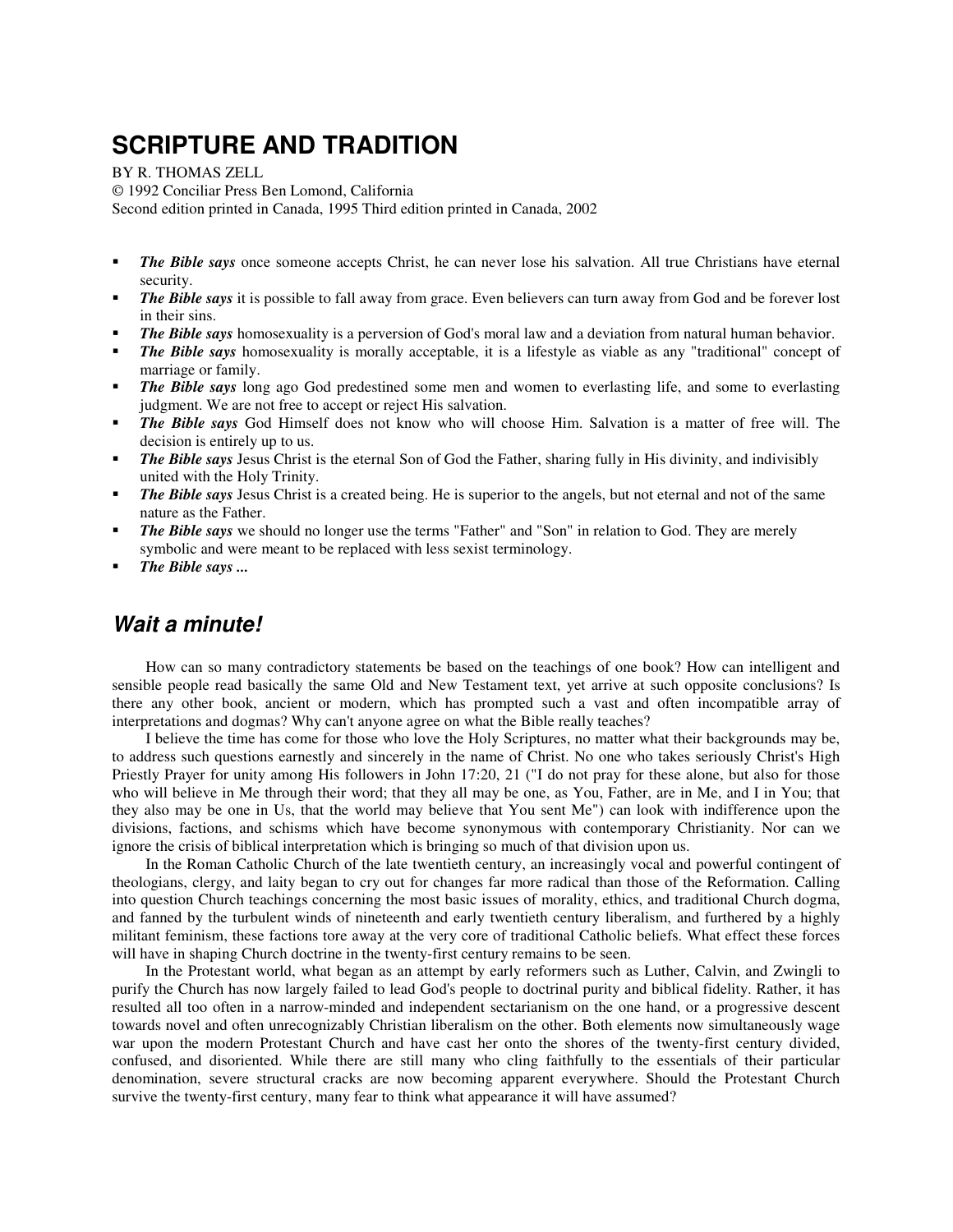Never before in the history of the Christian Faith has there been such widespread confusion concerning foundational biblical doctrines such as the nature of the Church, the Holy Trinity, or the essence of the Christian life. Having lost a consistent approach to biblical interpretation, modern Christianity has been cut adrift from its moorings, and now appears to be rapidly drifting out to a tempestuous sea of subjectivity, shallowness, and heretical novelty. Like the disciples of Jesus' day who could not cast out the demons, modern Christianity has seemingly been outwitted and overpowered by the enemy. Divided and confused, it is rapidly losing its momentum, while the watching world either mocks openly, or begins to look elsewhere for answers.

#### **WHAT HAPPENED?**

If, for the most part, Christians are sincerely looking to the Scriptures for answers, yet are coming up with a discordant array of interpretations, there must be some explanation. I believe there is one and only one-but before discussing it, I would like to mention two commonly held views, which though understandable in light of the current chaotic scene, I believe must be rejected at the outset.

1) Unhealthy Skepticism. Some would say Christians disagree over the proper interpretation of Scripture because there is no proper interpretation. These people would claim, "The Bible is not divinely inspired and has no unified message." Frankly, who can blame people for being skeptical? With over 22,000 different Christian denominations and sects in existence today, and with an average of five new groups appearing each week, almost all claiming to base their beliefs on the teachings of the Bible, how could it not appear to those outside the Christian Faith that the Scriptures have no unity, no underlying theme, and no divinely inspired message?

To the skeptic, the spectacle of modern Christianity proves that the Bible is simply another book of history, a random collection of religious writings reflecting the sociological development of a portion of Middle Eastern culture. I obviously don't agree with that position, but in deference must admit that if I were on the outside looking in at all this chaos, I might be tempted to believe it. If you are reading this booklet as a skeptic, but one who would like to believe there is more to the message of the Bible than what you might have experienced so far, I wish to encourage you not to give up. There is more to the story-much more. Please, keep reading!

2) Unhealthy Optimism. Others would tell us that although Christians disagree over the meaning of Scripture, in the final analysis, doctrine is not really important anyway. They would look upon the current disharmony among Christians as not a weakness, but a strength-God's way of teaching us that what a person believes, or how someone interprets the Bible, is only a matter of personal, private opinion, and ultimately has little importance or bearing on one's relationship with God or fellow man. This view says, "Our responsibility is to make the best of whatever we have, to respect everyone else's opinion, and not to prefer our views, or anyone else's views, over our neighbor's. It doesn't really matter whether someone is Roman Catholic, Orthodox, Christian Scientist, fundamentalist, or Unitarian. We should simply live our lives, and stop trying to find out who is `right.'" This view is incompatible with a sincere search for truth.

# **LOOKING FOR ANSWERS**

All right, perhaps we are in agreement, at least in principle, that there is a serious crisis here. There can be no denying that the spectacle we modern Christians are presenting to the outside world bears very little resemblance to the picture of unity and oneness envisioned by Christ in John 17. The most sincere efforts of Christian biblical interpreters, no matter how intelligent, how charismatic, how gifted in biblical languages, how well-loved, or how eloquent, have not been sufficient to quell the confusion that now exists. In fact, most of them have only added to this confusion in their own way. Sectarianism, liberalism, and moral decay are running rampant, and at the present rate of decline, there will likely be no resemblance whatsoever between the Christianity we now hold, and Christianity one hundred years from now. (If you have been a Christian for many years, think back to the changes which have occurred in your own church since you were a child in Sunday School!)

Okay, so where do we go from here?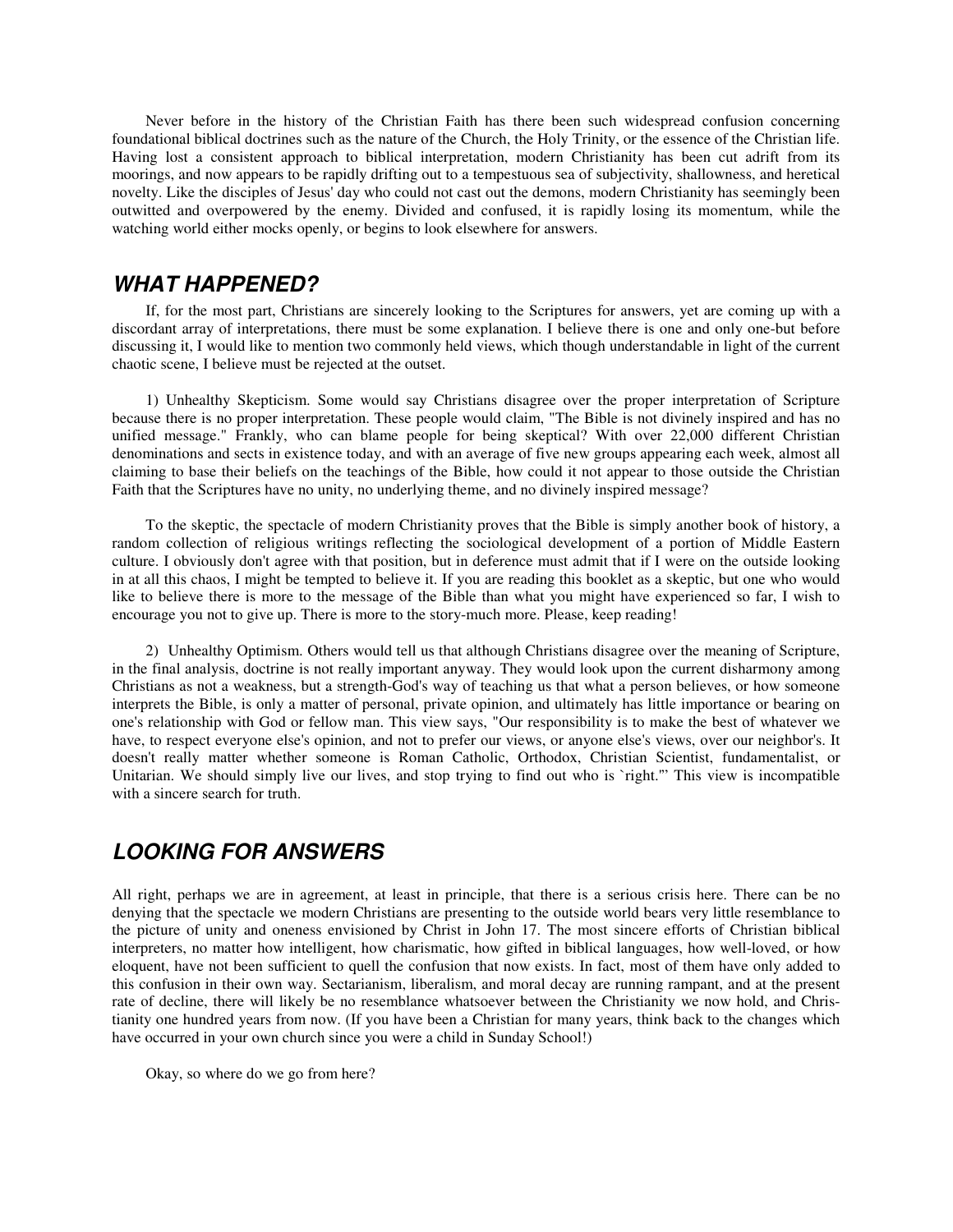What I am about to say, I say with more conviction and firmness of belief than I have possessed in over thirty years as a student of the Scriptures. I wish to give a two-word answer to that question which represents what I unequivocally believe to be the one and only prospect for Christians who wish to return to the true message of Scripture and to understand its divine meaning. Apart from this priceless key to interpretation, the fragmentation we see around us will continue unabated until finally there is nothing left of the original Christian proclamation. What I'm about to give you is not just another opinion or idea. It is our only hope! It's called Holy Tradition.

#### **YOU MUST BE KIDDING!**

"Tradition? Isn't that something the Catholics came up with to impose a system of non-biblical, authoritarian dogmas upon people so that they wouldn't read the Bible for themselves?"

If that statement sounds anywhere close to where you are coming from, please stay with me for at least the next few pages of this booklet. There are reasons why you feel that way, and some of them are valid. But not all of them. What I am about to say is not an indictment of godly pastors, teachers, parents, or friends who in sincerity taught you and me our beliefs about tradition. I was raised in the Baptist Church and in a godly Christian home, and have the greatest respect for those who taught me and sought to be examples of how to serve God and to put Him first in life. I love them, and I thank God for them.

But they only saw a part of the picture.

#### **HOLY TRADITION: A BAD RAP**

No one can deny that there is a dangerous and dark side to tradition. It does not take a Ph.D. in biblical studies to be aware of the harsh language used in Scripture

against the legalistic and man-centered traditions of the Pharisees, or the other empty traditions filtering around during the New Testament era, against which Saint Paul warns his readers to be on guard (Colossians 2:8).

Undoubtedly some of the most harsh language in all Scripture directed toward this aspect of tradition can be found coming from the mouth of Jesus Christ Himself in Matthew 15:3-9. He calls the Pharisees "hypocrites" for nullifying the commandments of God through their phony traditions, and then goes on to castigate them by quoting Isaiah's prophecy, "These people draw near to Me with their mouth, and honor Me with their lips, but their heart is far from Me. And in vain they worship Me, teaching as doctrines the commandments of men."

What Christian in his or her right mind would want to be involved with something that received such harsh treatment from our Lord Himself!

But wait! Are we seeing the whole picture? Because something can be misused and abused, does that necessarily mean it cannot possibly be used in a proper manner? Take, for instance, the Bible itself. As we will soon see, godless heretics from the earliest period of the Church's history, as well as virtually every heretical cult of our own day, use or have used the Bible as their source of proof-texts. Does this mean that we should shun the Holy Scriptures as many people shun Holy Tradition, because the possibility of misuse exists? I hardly think so!

To be quite honest, the Bible, while deprecating the dark side of tradition-that is, the tradition of men-speaks quite highly concerning tradition properly applied. Saint Paul, who in Colossians 2:8 warns his readers against the one aspect of tradition, applauds the Corinthian believers for keeping the traditions he delivered to them concerning conduct in Church worship (1 Corinthians 11:2). Elsewhere, he strongly exhorts believers to "stand fast and hold the traditions which you were taught, whether by word or our epistle" (2 Thessalonians 2:15). Further on in that same book, he applies tradition to moral conduct in a favorable light when he says, "We command you, brethren, in the name of our Lord Jesus Christ, that you withdraw from every brother who walks disorderly and not according to the tradition which he received from us" (2 Thessalonians 3:6).

What am I trying to say? That tradition, like the Bible itself, can be perverted and twisted into something unimaginably ugly and godless, if that is the intent of those who are using it. But if we as modern Christians have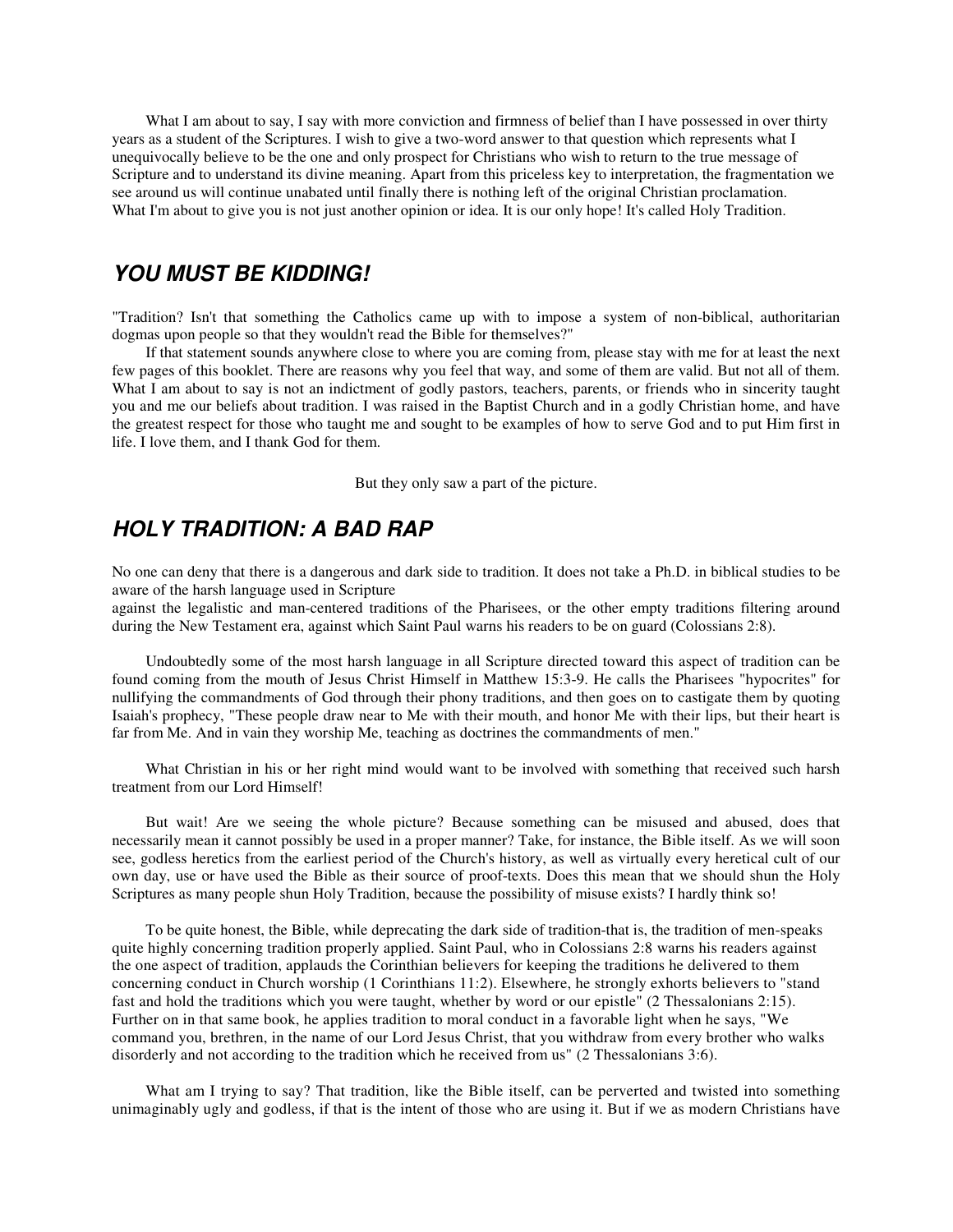false preconceptions that go beyond that realization, and tell us that all tradition is evil, or that tradition is something to be avoided like the plague, we need to take a second look at Scripture itself. As we will soon see, the early Church had no such hang-ups about tradition-although Christians were most definitely concerned about differentiating between Holy Tradition and the traditions of men.

The Church followed Saint Paul's instruction to Timothy, "the things that you have heard from me among many witnesses, commit these to faithful men who will be able to teach others also" (2 Timothy 2:2). The word tradition means, literally, "to hand down."

Holy Tradition speaks of a careful passing on of correct belief and worship from generation to generation. I will tip my hand before moving into the next section by saying here that if the early Church had not been able to come to grips with tradition properly applied, and if the decay of our own day and age had spun out of control in the early history of Christianity, without the safeguard of Holy Tradition to keep the Church from slipping headlong into heresy, we would not have needed a Protestant Reformation in the sixteenth century. Why? Because Christianity would have died in its infancy, wracked and torn apart by conflicting doctrines and perversions. The Church would have blown away like dust long before Martin Luther came onto the scene. Or at best, he would have needed way more than 95 Theses to get things straightened out!

# **BUT ISN'T THE BIBLE SUFFICIENT BY ITSELF?**

Okay, how about another question, and a very valid one at that, which is often brought up in discussions about tradition. Isn't the Bible sufficient in and of itself without needing any help? What about the doctrine of sola scriptura?

To answer that question, I would like to introduce you to one of my favorite heroes from the Church's past. His name is Saint Vincent of Lerins, and he lived and wrote in the fifth century. Like us, he had a deep and enduring love of the Holy Scriptures. (Isn't it a shame we modern Christians so easily assume that we are the only ones to have an interest in God's Word?) Listen for a moment to his discussion of how to determine true doctrine:

I have often earnestly approached learned and holy men who knew Christian doctrine, asking how I can distinguish the truth of the catholic (universal) Faith from the falsehood *of* heresy. In almost every instance, they have told me that if I, or anyone else, want to detect heresy, avoid the traps set by heretics, and maintain the true Faith, I must, with the help *of* the Lord, reinforce my own belief with two things:

- 1) The authority of the Holy Scriptures;
- 2) The tradition of the Church.

At this point someone may wish to ask, "Since the canon of Scripture is complete and more than sufficient, what need is there to join the authority of the Church's interpretation to it?" Good question. But there is a simple answer we all know if we think a moment: Because of the depth of the Scriptures, they are not interpreted in the same sense by everyone. One understands a text to mean one thing, and another thinks it means another. Sometimes it seems there are as many interpretations as there are interpreters.... Consequently, because of the intricacies of all these heresies and incorrect doctrines, we must formulate our understanding of the writings of the Apostles and prophets in harmony with the standards of ecclesiastical and orthodox interpretation. (From *The Commentaries,* chapter 2, paraphrased by Fr. Jack N. Sparks).

Aside from the fact that this passage is so relevant to our contemporary scene it could have been written yesterday, Saint Vincent's work is vitally important because it so perfectly summarizes the need for tradition in the earlier period of the Church-earlier, that is, even than Saint Vincent. It was because of the countless heresies seeking to pervert the Scriptures that Holy Tradition became so important!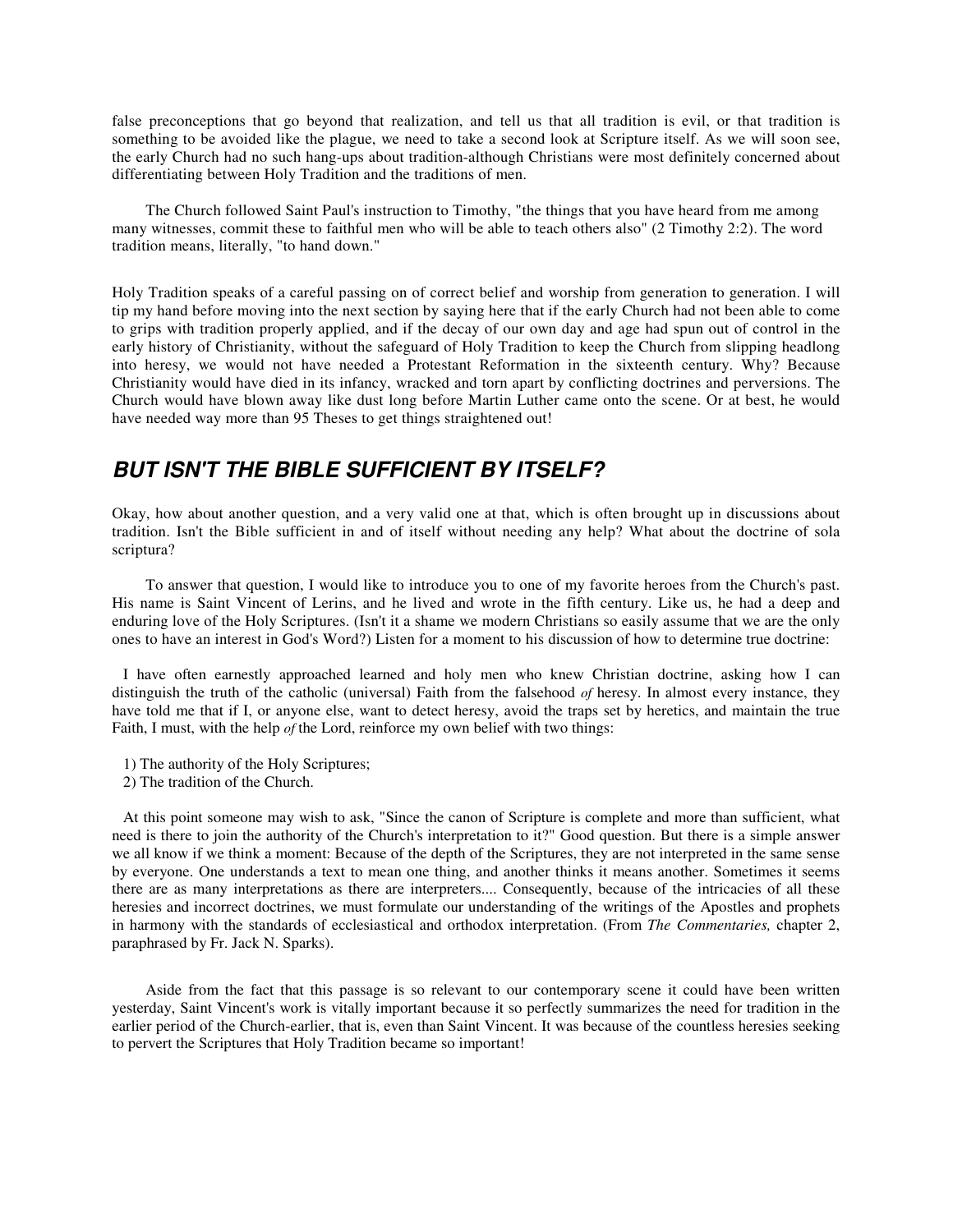# **EARLY "SCRIPTURAL" HERESIES**

Let's take a few steps farther back in time, starting in the first century, and listen to just a few of the heresies which started attacking the Church from her earliest times. To understand these heresies is to understand why the Church, from its inception, placed such a high degree of emphasis upon the role of Holy Tradition.

- In the first century, the Cerinthians, a heretical cult, taught that the world was formed out of preexistent matter, possibly by angels. Jesus began His life as a mere man; the divine power descended upon Him at His baptism, and left Him before the crucifixion.
- Also in the first century, the Ebionites taught that Jesus was only the son *of* Joseph and Mary. The Holy Spirit came upon Him at, but not prior to, His baptism.
- In the second century, the Gnostics came into prominence. They taught a wide array of philosophical and pseudo-Christian doctrines, saying, among other things, that there was a distinction between the God who created matter, and the supreme and unknowable Divine Being. The world was therefore imperfect and unspiritual. True knowledge of God could only be obtained through mystical "gnosis" or knowledge.
- Also in the second century, the Marcionites taught that the God of the Old Testament was different from the God of the New Testament. Jesus, who didn't really have a physical, human body, came to overthrow this cruel god of law and violence.
- In the third century, the Novatians, a harsh and legalistic sect, taught, in part, that the human soul was preexistent, and that Jesus' soul was united to Jesus, the Word, somewhere in time prior to His human incarnation.
- Also in the third century, Sabellius taught that the Godhead did not consist of three distinct Persons, but that there was only a succession of modes or operations of one Person.
- In the fourth century, the infamous heretic Arius taught that the Son was not equal to or of the same substance as the Father.

What a mess! And that is only to name portions of the teachings of just a few early heresies. Other than the fact that some of these groups differed as to what books they believed composed the Old and New Testament, do you know one thing they all had in common? Just like the Mormons and Jehovah's Witnesses of our day, they all claimed adamantly that these misbegotten views were the true teaching of Scripture!

# **SETTING THE RECORD STRAIGHT**

Thank God, from the earliest period of the Church, going right back to the Apostles themselves, the true heroes of our Faith fought tooth and nail against such perversions. No one, not a single one of them, believed that the Bible needed additional help to somehow become God's Word. In view of the countless heresies attacking the Church from the beginning, all of them using Scripture to make their claims more palatable (in Saint Vincent's words, heretics sprinkle the perfume of heavenly language upon their doctrines, because they are "quite aware that the evil smell of their doctrines will never be accepted if their nasty vapors are released undisguised"), it was sincere Christians who needed the help-desperately. There had to be some way to distinguish truth from error in those crucially formative years of the Church. One thing wouldn't work, for sure: letting everyone draw his own conclusions about what the Bible really meant!

One of the earliest and most important "yardsticks" the early Christians used to determine precisely the core essentials of true doctrine was their baptismal formulations. What was it that catechumens coming for Christian baptism were proclaiming they believed? In the face of all that wrong doctrine, what were the essentials of the Church's saving and biblical Faith? Baptismal formulations-concise, carefully worded statements of faith (such as the Apostle's Creed, whose roots go back to the second century) -became one of the earliest forms of tradition. They were the Church's way of protecting new catechumens who came seeking salvation in Christ. Because of these baptismal creeds, the Church was able to say, "These are the essentials of apostolic teaching. This is how true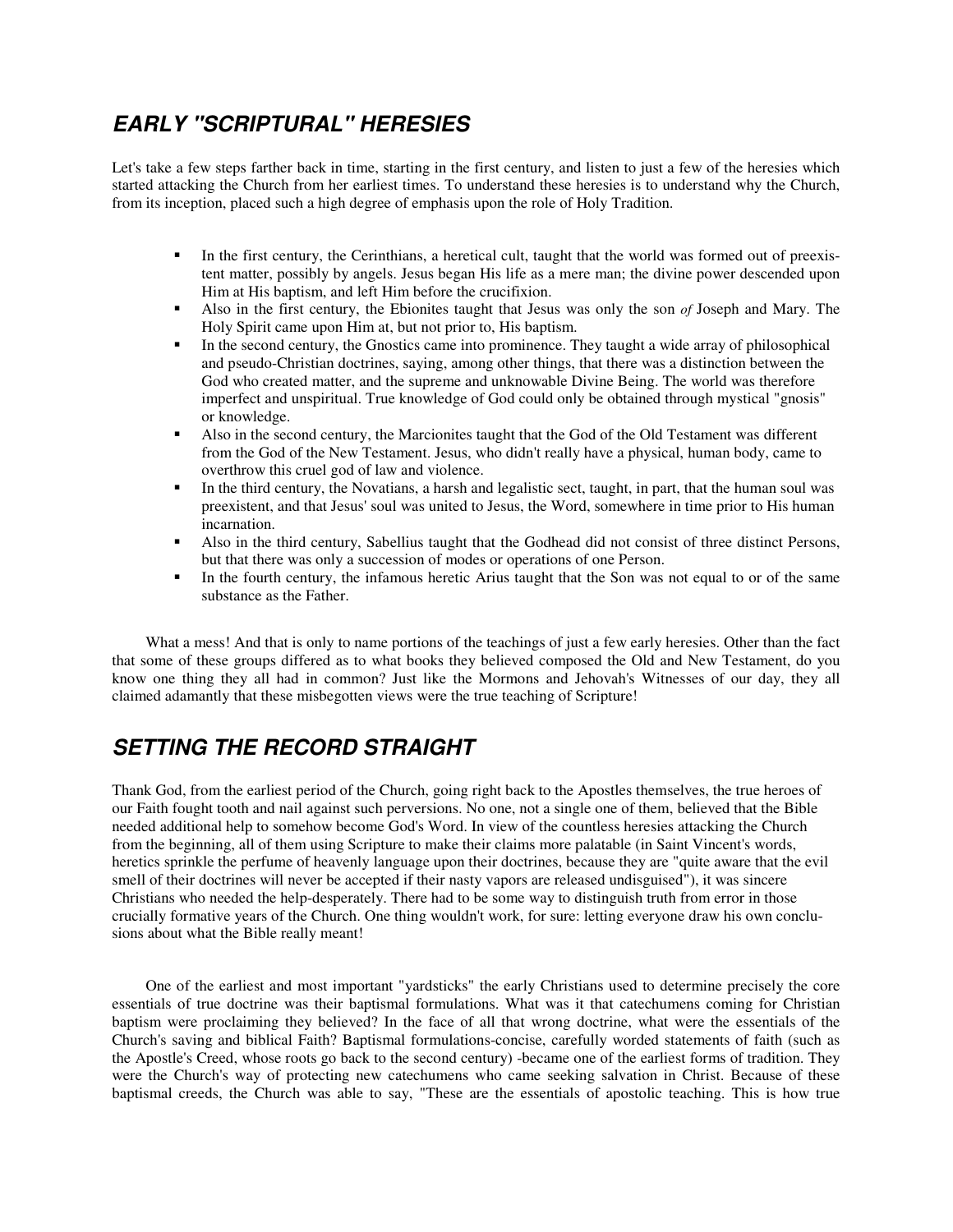Christians understand the Scriptures concerning vitally important points of belief. This is what you must believe to be a Christian."

I simply do not have time in the course of one short booklet to go into further depth concerning the history of tradition in the early Church. However, I will say that one of the most encouraging studies I have ever embarked upon in my entire life has been to examine the teachings of men like Irenaeus, Tertullian, Hilary of Poitiers, Athanasius, and Basil the Great concerning this subject. As one born "after the bomb," so to speak, someone whose only experience of biblical interpretation has been that of the contemporary din of conflicting and contradictory opinions, this study has been like discovering a sweet oasis in the midst of a parched desert. Finally, I have found godly men who agree on the essentials of interpretation!

I will also say by way of summary that for these men, and in fact for all the great heroes of the early Church, the Scriptures were never looked upon as something to be stripped away and interpreted in isolation from the Church. That is what the heretics did. For early Christians, the Bible was most naturally understood in the context of the Church, that community of believers, both living and departed, who believed, taught, and, most importantly, worshiped in accordance with what the Apostles had received from the Lord Himself. For early Christians, that kind of faithful tradition, that "Rule of Faith," was the interpretation of Scripture.

#### **THE MAKE-UP OF TRADITION**

The most important aspect of Holy Tradition, the New Testament, was still in its developmental stage throughout the entire period of the first century. The Holy Scriptures, God's infallible and unerring word delivered through the Apostles, stand alone and without rival. Orthodox theologian Bishop Kallistos Ware speaks for all Christendom when he says, "The Bible is the supreme expression of God's revelation to man."

People from my evangelical background have bent over backwards to "hold fast" to this vital facet of Holy Tradition. A person could not consider himself to be evangelical if he did not read the Scriptures regularly, attend a Bible-believing Church where the Scriptures were both preached and practiced, and spend time meditating upon the message of Holy Writ.

And who among the early Fathers would disagree with that sentiment? Saint Jerome wrote that "ignorance of the Scriptures is ignorance of Christ." Saint Athanasius called those who neglect the Scriptures "worthy of utmost condemnation." And Saint John Chrysostom said that not knowing the Scriptures is "the cause of all evils."

But tragically, somewhere in the white-heat intensity of the "Battle for the Bible," many Christians have entirely overlooked the rest of Holy Tradition. Indeed, to badly misquote a verse in Acts, many evangelicals today would say in all honesty, "We have not even heard whether there is such a thing as Holy Tradition."

Besides the Scriptures, I've already mentioned one other important aspect of Holy Tradition, the early baptismal formulations. What are some of the other elements of tradition?

1) Councils and Creeds. As the Church grew and matured, the need often arose for local, regional, and even ecumenical-universal-gatherings of orthodox pastors, bishops, theologians, and godly leaders, to establish true biblical and historical doctrine in answer to heretical claims of the day. They gathered to decide, again with the inspiration of the Holy Spirit, what the Bible really taught about those issues. And to make sure that their decisions were really biblical, they made extreme efforts to follow the consistent teaching of the godly faithful who had gone before. By far the most important of the creeds coming out of these councils is the Nicene Creed (or more technically, the Nicene-Constantinopolitan Creed), which is recited at every celebration of the Liturgy in the Orthodox Church. It states the absolute essentials of Christian Faith and belief as understood by the unified early Church.

2) The Liturgical Life of the Church. It is fascinating to read a later Church Father, Saint Basil (fourth century), as he defends biblical Orthodoxy against the pseudo-Biblicism of the Arians, who were masters at twisting Scripture. Of course, Saint Basil reasons from Scripture. But knowing the craftiness of his enemies, and how treacherous they were at proof-texting their absurd teachings, Saint Basil also invokes another powerful witness to,